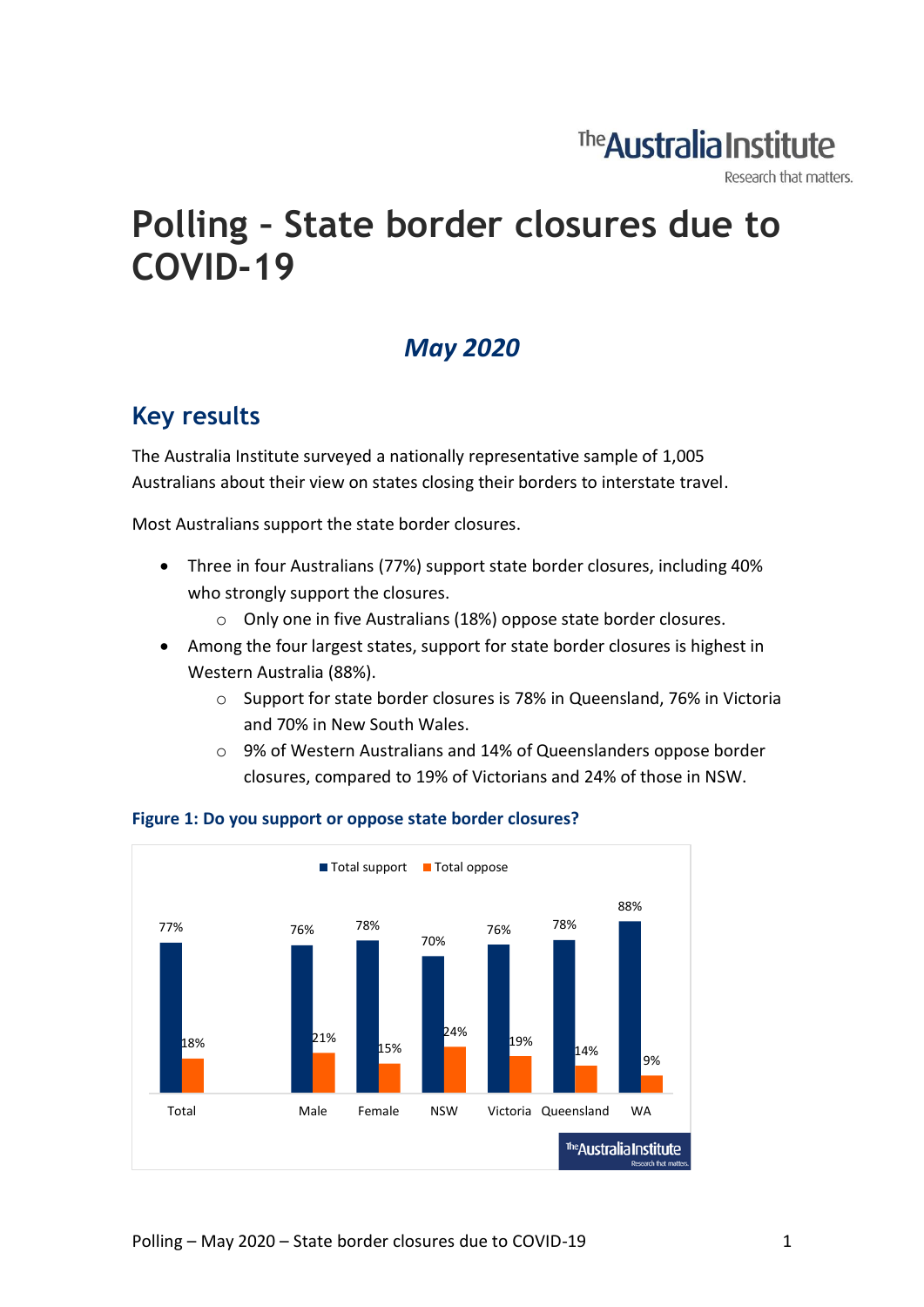- Four in five Labor (83%) and Greens (81%) voters support state border closures, as do three in four Coalition voters (75%).
	- o 70% of One Nation and 67% of Independent/Other voters support state border closures.
- Support is similar among women (78%) and men (76%), but opposition is significantly higher among men (21%) than women (15%).



#### **Figure 2: Do you support or oppose state border closures?**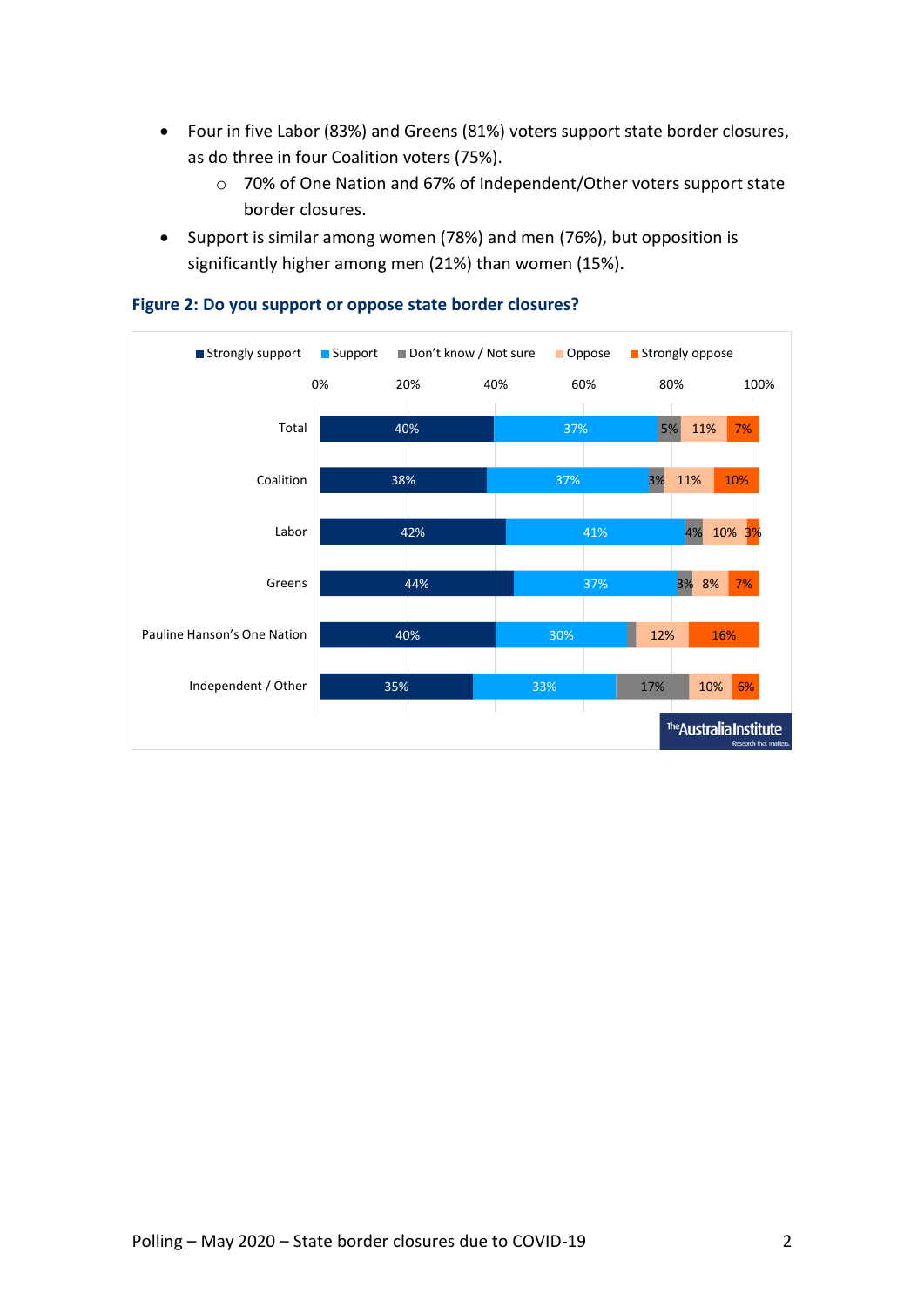Respondents were then asked specifically about how the Queensland Government has handled that state's border closures.

Queensland was chosen because its border closure has attracted more comment and criticism than the border closures of other states.

- Seven in 10 Australians (69%) support the Queensland Government's handling of the border closure.
	- o 30% strongly support the Queensland Government's handling.
	- o 23% oppose the Queensland Government's handling of the border closure, including 11% strongly opposed.
- Support for the Queensland Government's handling of the border closure is highest in Queensland (76%) and Western Australia (77%).
	- o Three in five NSW residents (59%) and two in three Victorians (67%) support the Queensland Government's handling of the border closure.



**Figure 3: Do you support or oppose how Qld Govt has handled their border closure?**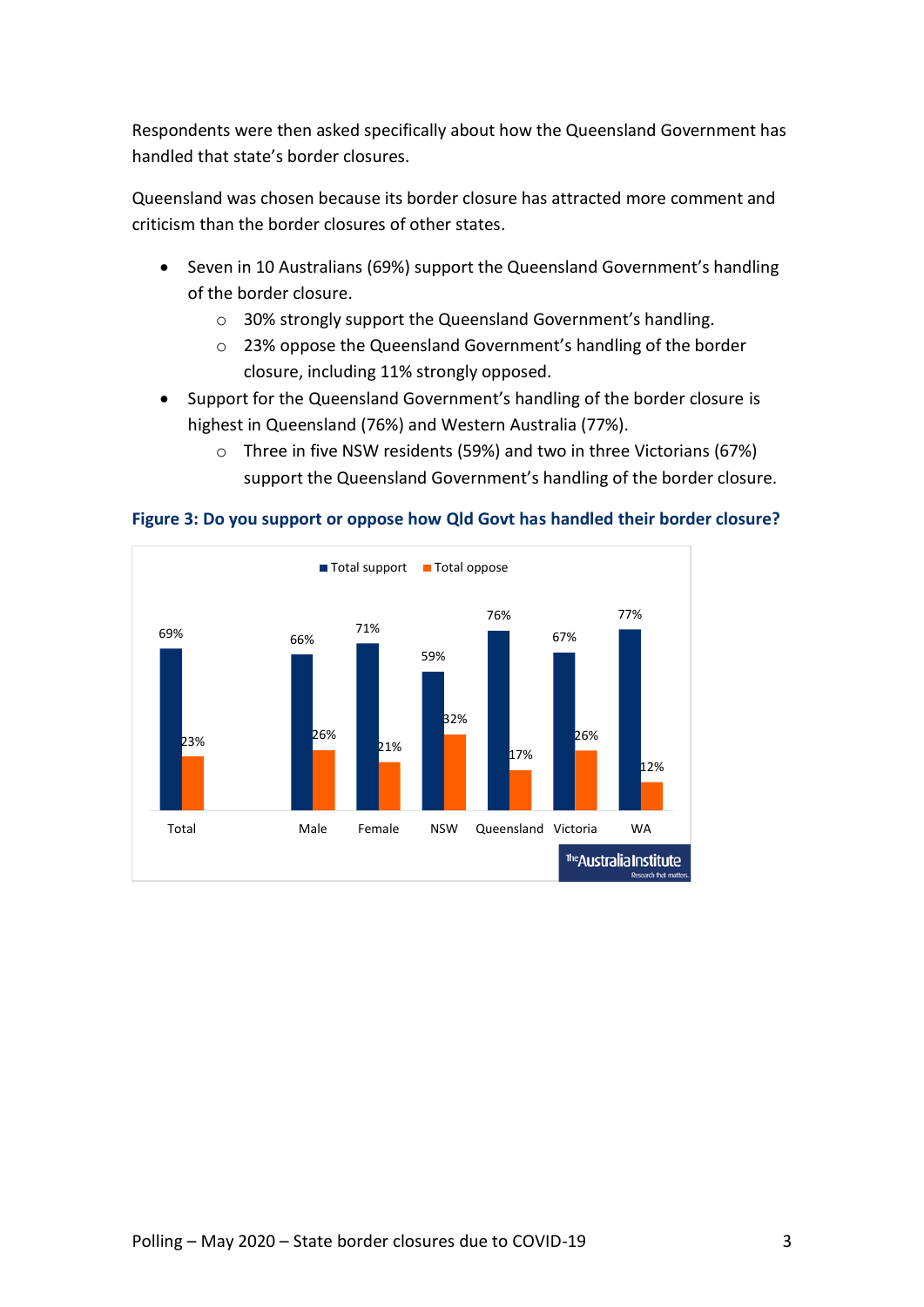- Support for the Queensland Government's handling of the border closure is highest among Greens (80%), Labor (76%) and Coalition (66%) voters.
	- o A majority of One Nation (56%) and Independent/Other voters (55%) also support the Queensland Government's handling of the border.



#### **Figure 4: Do you support or oppose how Qld Govt has handled their border closure?**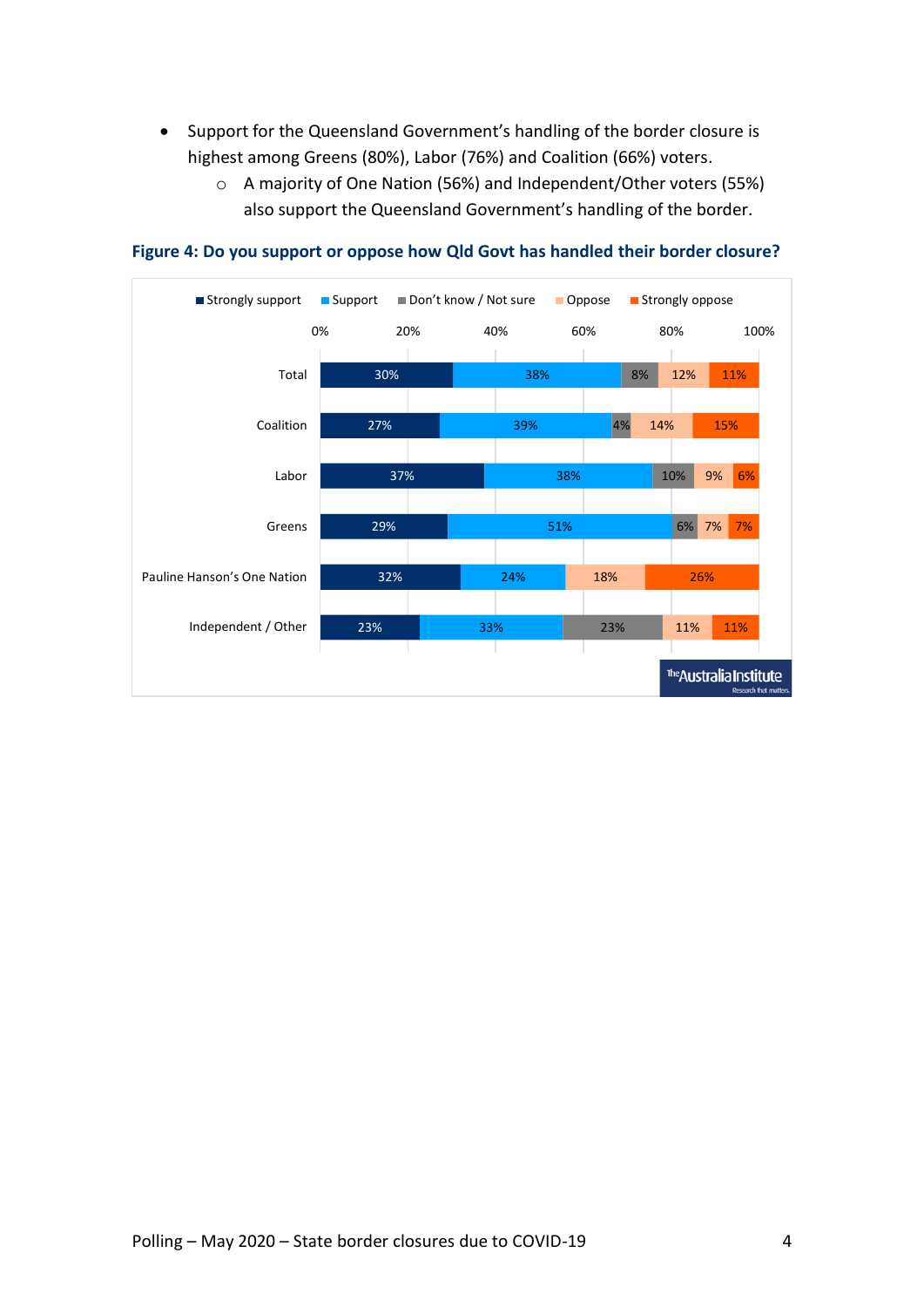### **Method**

The Australia Institute surveyed 1,005 people on 27–28 May 2020, online through Dynata's Rapid Results polling, with nationally representative samples by gender, age and region.

The margin of error (95% confidence level) for the national results is 3.1%.

Results are shown only for larger states.

Voting crosstabs show voting intentions for the House of Representatives. Those who were undecided were asked which way they were leaning; these leanings are included in voting intention crosstabs. "Coalition" includes separate responses for Liberal and National. "Other" includes Centre Alliance, Jacqui Lambie Network and Independent/Other.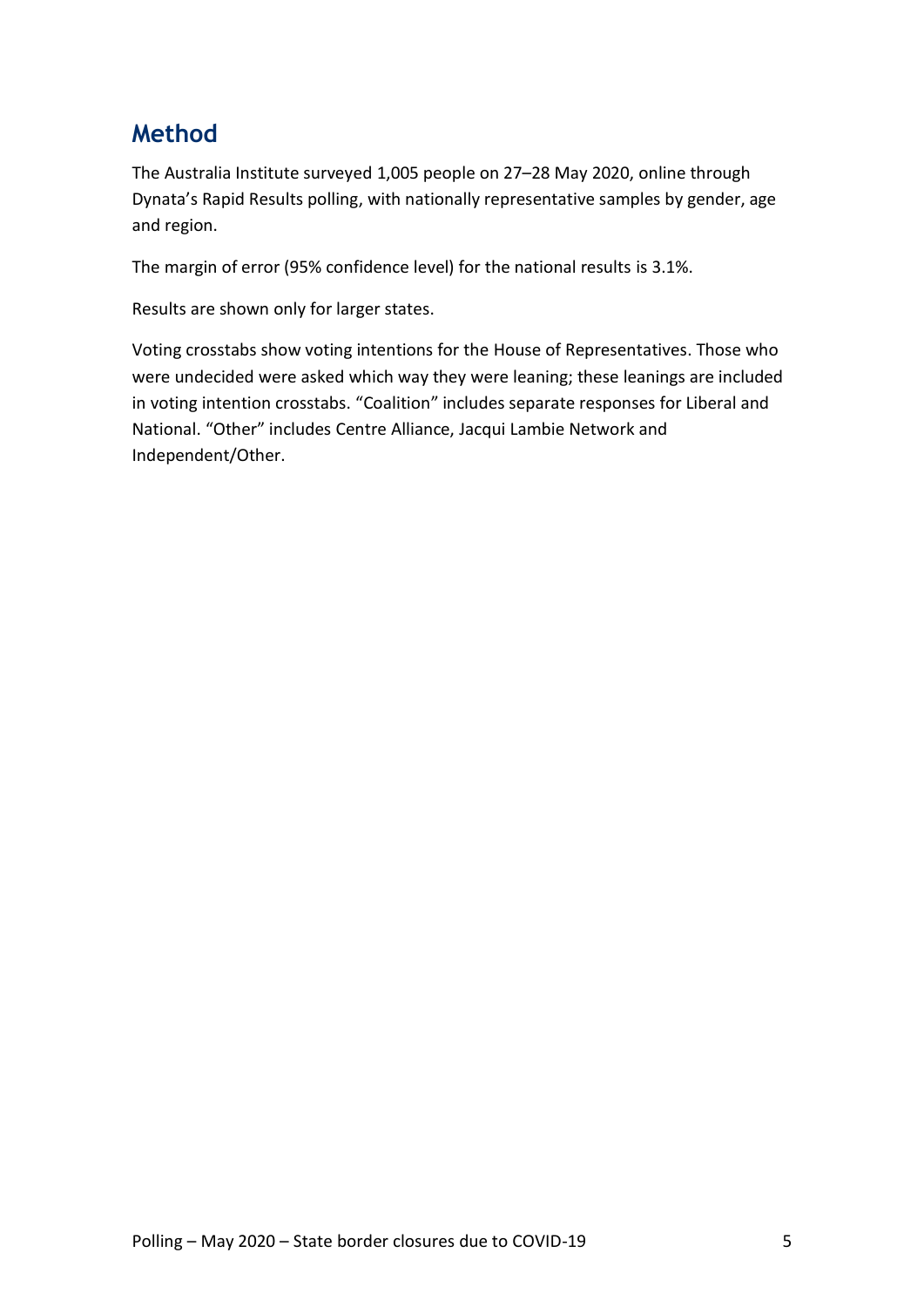### **Detailed results**

*Some states have temporarily closed their borders to interstate travel in response to the COVID-19 (coronavirus) pandemic.*

*Do you support or oppose these border closures?*

|                         | Total | Male <sup>'</sup> | Female | <b>NSW</b> | <b>Victoria</b> | Queensland | <b>WA</b> |
|-------------------------|-------|-------------------|--------|------------|-----------------|------------|-----------|
| <b>Strongly support</b> | 40%   | 42%               | 38%    | 31%        | 39%             | 33%        | 60%       |
| <b>Support</b>          | 37%   | 34%               | 40%    | 39%        | 37%             | 45%        | 28%       |
| <b>Oppose</b>           | 11%   | 11%               | 10%    | 15%        | 10%             | 10%        | 5%        |
| <b>Strongly oppose</b>  | 7%    | 9%                | 5%     | 9%         | 9%              | 5%         | 4%        |
| Don't know / Not sure   | 5%    | 4%                | 7%     | 6%         | 5%              | 8%         | 3%        |

|                         | <b>Total</b> | <b>Coalition</b> | Labor | <b>Greens</b> | <b>One</b><br><b>Nation</b> | <b>Other</b> |
|-------------------------|--------------|------------------|-------|---------------|-----------------------------|--------------|
| <b>Strongly support</b> | 40%          | 38%              | 42%   | 44%           | 40%                         | 35%          |
| <b>Support</b>          | 37%          | 37%              | 41%   | 37%           | 30%                         | 33%          |
| <b>Oppose</b>           | 11%          | 11%              | 10%   | 8%            | 12%                         | 10%          |
| <b>Strongly oppose</b>  | 7%           | 10%              | 3%    | 7%            | 16%                         | 6%           |
| Don't know / Not sure   | 5%           | 3%               | 4%    | 3%            | 2%                          | 17%          |